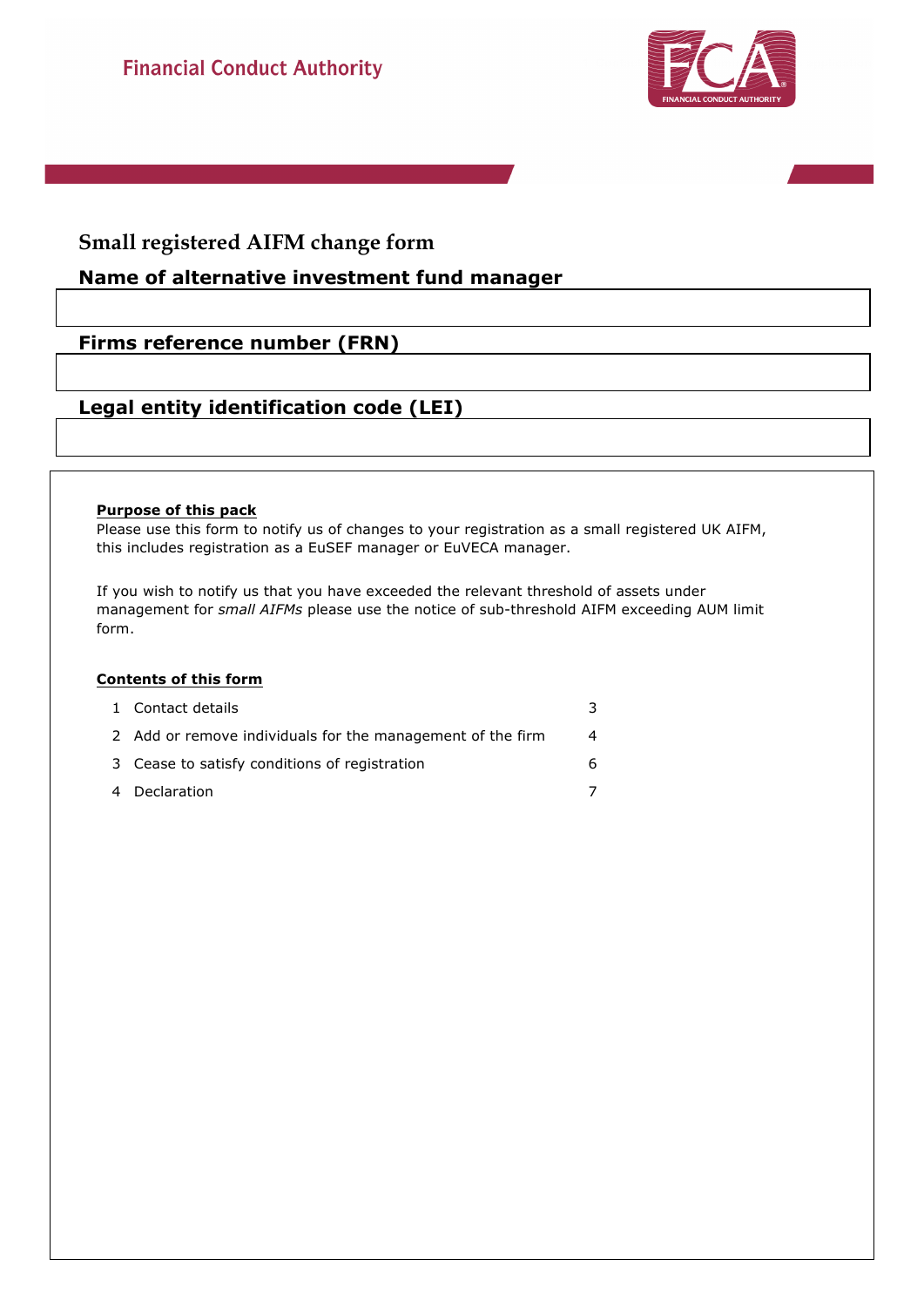

## **Filling in the form**

**1** If you are using your computer to complete the form:

- use the TAB key to move from question to question and press SHIFT TAB to move back to the previous question and
- print out the form you have completed and sign the declaration.
- **2** If you are filling in the form by hand:
	- use black ink
	- write clearly and
	- sign the declaration.
- **3** If you think a question is not relevant to you, write 'not applicable' and explain why.
- **4** If there is not enough space on the forms, you may need to use separate sheets of paper. Clearly mark each separate sheet of paper with the relevant question number.
- **5** Submit the form by email to Authsubmissions@fca.org.uk

Alternatively you may post the application to the FCA at:

**Permissions Department The Financial Conduct Authority 25 The North Colonnade Canary Wharf LONDON E14 5HS**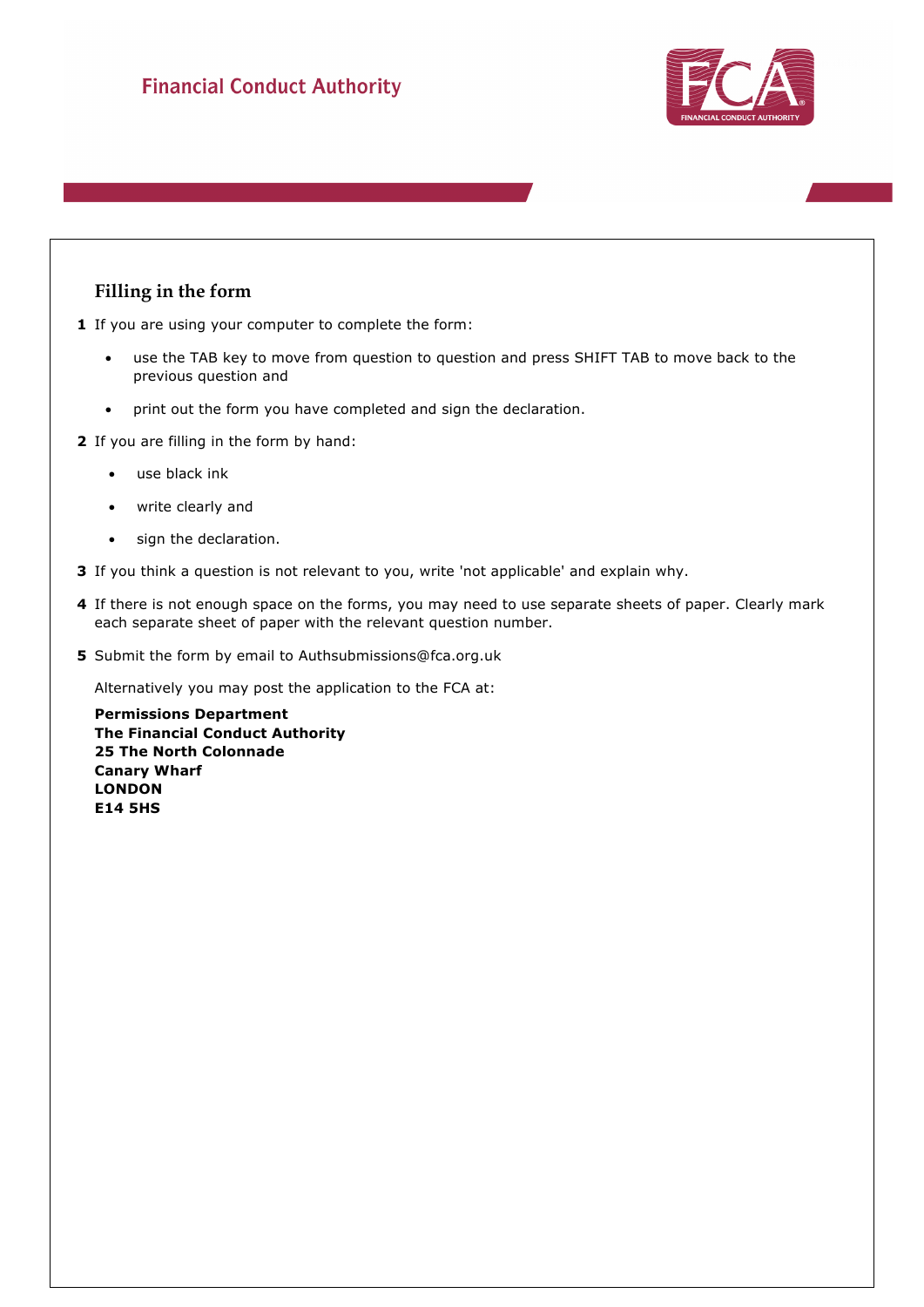## 1**Firm contact details**

#### **Firm details**

#### **1.1 Contact details of the person we will get in touch with about this notification.**

| Name          |  |
|---------------|--|
| Position      |  |
| Firm          |  |
| Phone number  |  |
| Email address |  |

#### **1.2 Type of small registered AIFM?**

 $\Box$  Small internal UK AIFM (A small registered UK AIFM registered in accordance with regulation 10(2) of the

AIFMD UK Regulation)  $\Box$  Small property UK AIFM

(A small registered UK AIFM registered in accordance with regulation 10(3) of the AIFMD UK Regulation)

 $\square$  EuSEF manager

EuVECA manager

## **1.3 What is this notification for?**

 $\Box$  Add or remove individual(s) responsible for the management of the firm

- (only if you are a small internal UK AIFM or a small property UK AIFM)
	- ▶ Complete sections 2 and 4

 $\Box$  Notification of ceasing to satisfy the conditions of registration

▶ Complete sections 3 and 4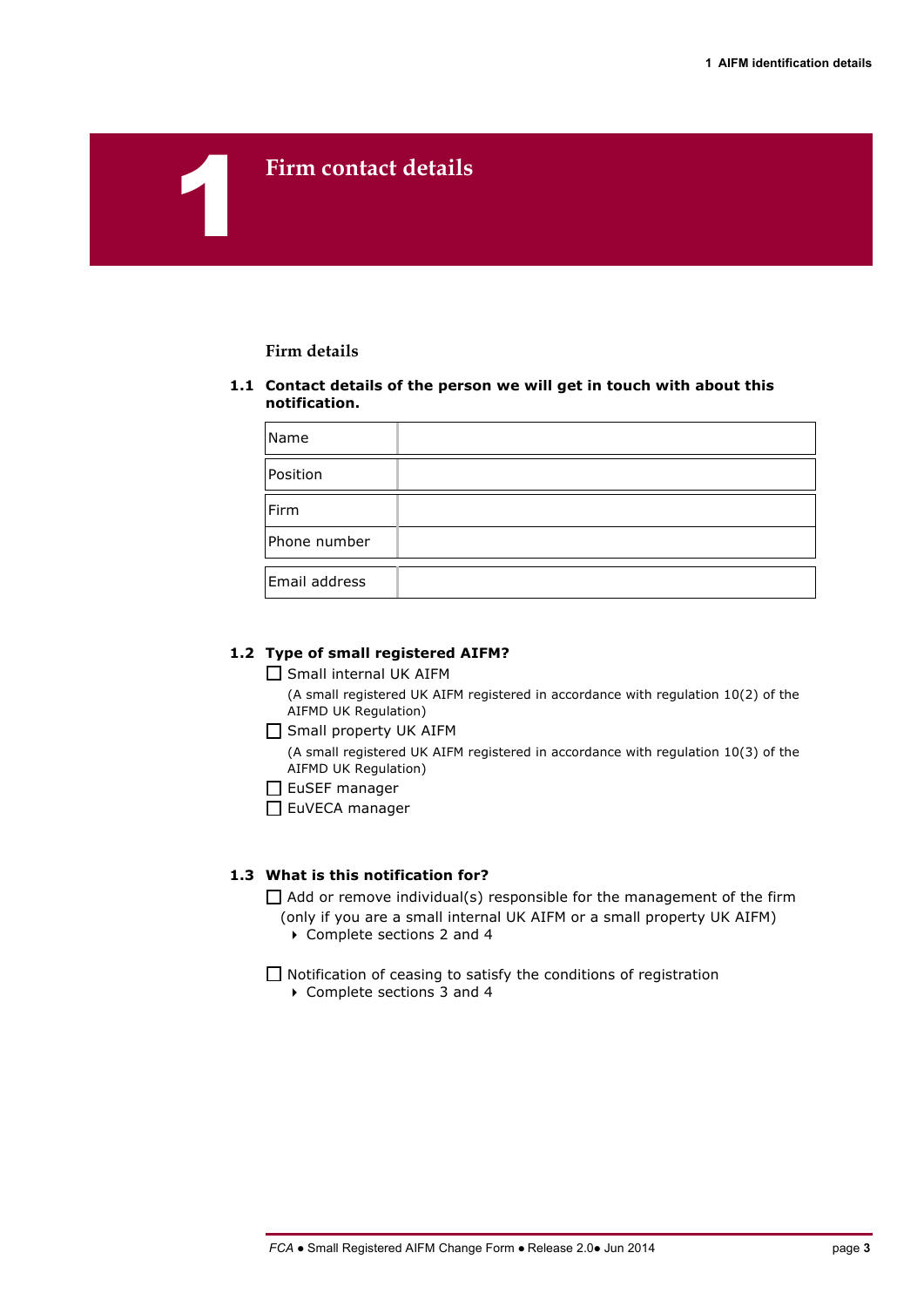# 2 **Add or remove individuals responsible for the management of the firm**

The approved persons regime is not applicable to the registration process. However, we do still need information relating to the individuals who are responsible for the management and operation of the AIFM even where they are not approved persons.

If you are a small internal UK AIFM or a small property AIFM, you may add or remove individuals responsible for the management of the firm from your registration below.

If you are a EuVECA or EuSEF manager, amendments to your senior persons must be made using the senior person's change form.

#### **2.1 Please give details of any individuals you wish to add to your registration below.**

| <b>Full name</b> | Date of birth<br>(dd/mm/yyyy) | <b>IRN</b> |
|------------------|-------------------------------|------------|
|                  |                               |            |
|                  |                               |            |
|                  |                               |            |
|                  |                               |            |

**2.2 Have any of the individuals listed in question 2.1 been convicted of any offence involving fraud or dishonesty, or any indictable offence. For this purpose 'offence' includes any act of omission which would have been an offence if it had taken place in the United Kingdom?** Please note that you are not required to make any disclosure in relation to a spent conviction and neither are you required to provide details on circumstances ancillary to a spent conviction where this is provided for in the Rehabilitation of Offenders Act 1974 and subordinate legislation.

 $\Box$  No  $\triangleright$  Continue to question 2.3  $\prod$  Yes  $\rightarrow$  You must provide details below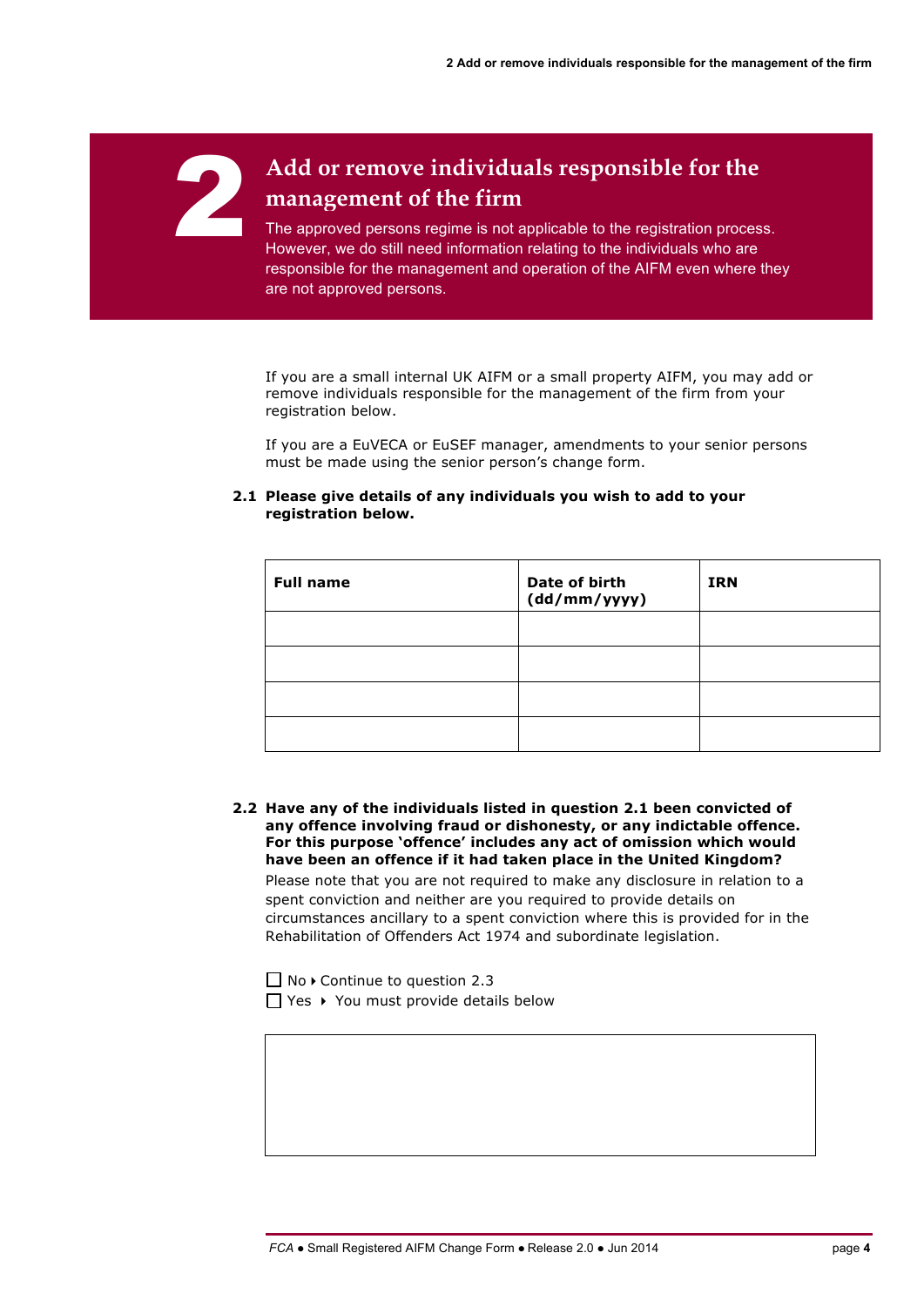## **2.3 Are any of the individuals listed in question 2.1 subject to a prohibition order?**

 $\Box$  No  $\triangleright$  Continue to question 2.4

 $\Box$  Yes  $\rightarrow$  You must provide details below

## **2.4 Do you wish to remove any individuals responsible for the management of the firm from your registration?**

 $\Box$  No  $\triangleright$  Continue to section 4

 $\Box$  Yes  $\rightarrow$  You must provide details below

| <b>Name</b> | Date of birth<br>dd/mm/yyyy | <b>IRN</b> | <b>End date</b><br>dd/mm/yyyy |
|-------------|-----------------------------|------------|-------------------------------|
|             |                             |            |                               |
|             |                             |            |                               |
|             |                             |            |                               |

**Continue to section 3**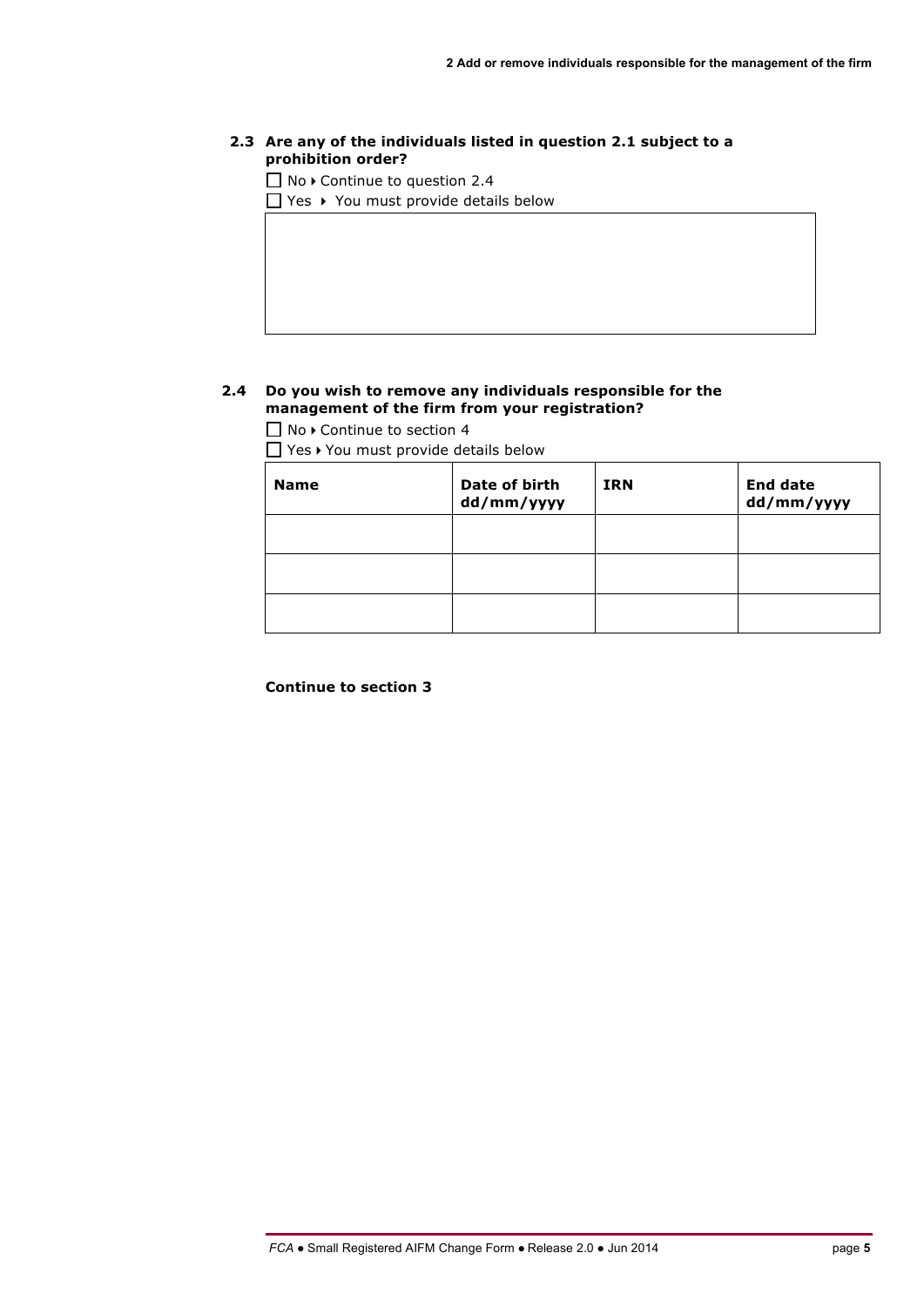

- **3.1 Please tell us how you have ceased to satisfy the conditions of registration**
- **3.2 Date that this event first occurred (dd/mm/yyyy)**



**Continue to section 4**